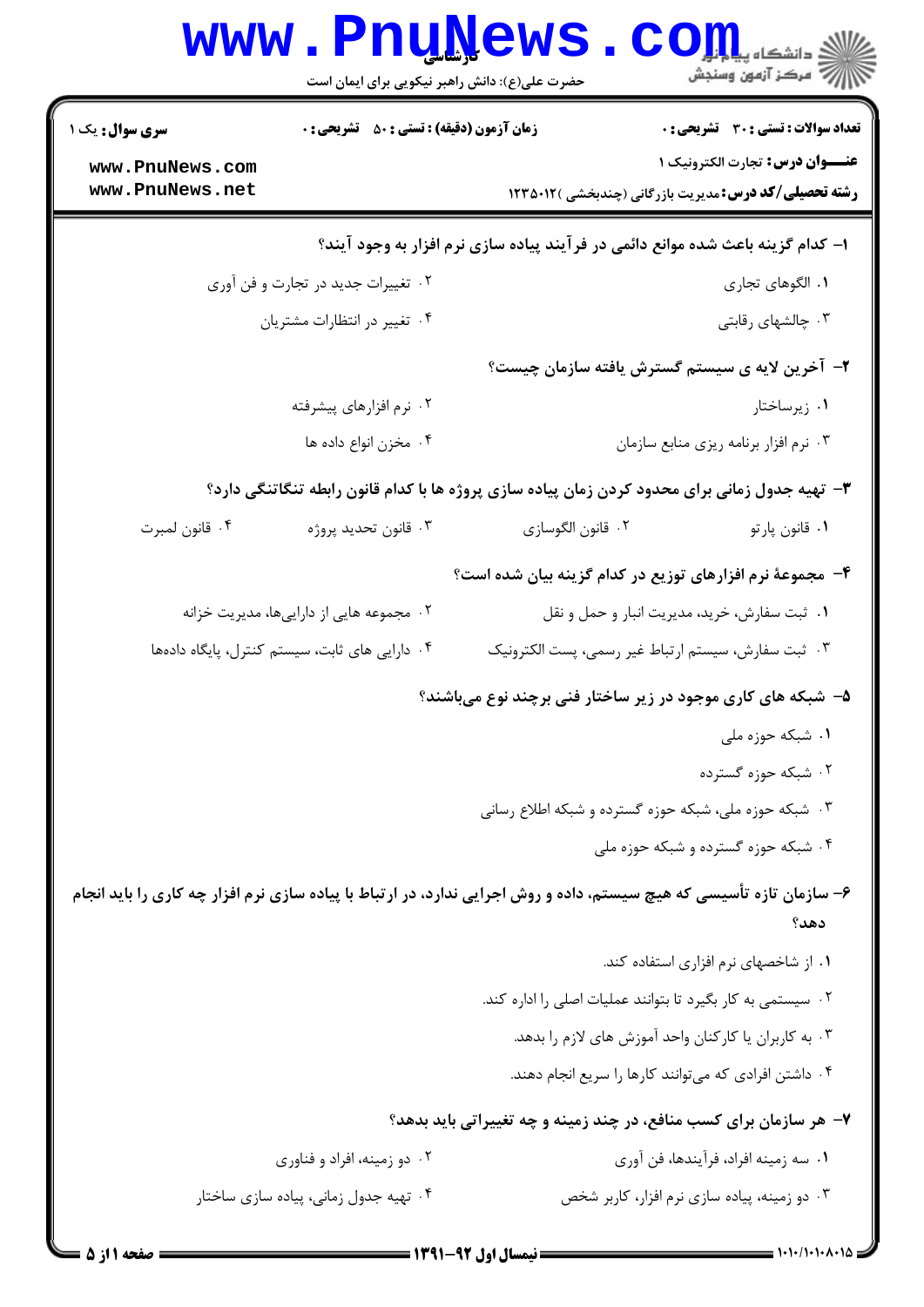|                                               | <b>www.PnuNews</b><br>حضرت علی(ع): دانش راهبر نیکویی برای ایمان است |                                                  | ان دانشگاه پیام اور<br>ان مرکز آزمون وسنجش<br>انگلستان                                                                                               |
|-----------------------------------------------|---------------------------------------------------------------------|--------------------------------------------------|------------------------------------------------------------------------------------------------------------------------------------------------------|
| <b>سری سوال : ۱ یک</b>                        | <b>زمان آزمون (دقیقه) : تستی : 50 ٪ تشریحی : 0</b>                  |                                                  | تعداد سوالات : تستي : 30 - تشريحي : 0                                                                                                                |
| www.PnuNews.com                               |                                                                     |                                                  | عنـــوان درس: تجارت الكترونيك ١                                                                                                                      |
| www.PnuNews.net                               |                                                                     |                                                  | <b>رشته تحصیلی/کد درس:</b> مدیریت بازرگانی (چندبخشی )۱۲۳۵۰۱۲                                                                                         |
|                                               |                                                                     |                                                  | ۸– فروشندگان نرم افزار برای افزایش اعتبار خود بیشتر از چه فرآیندی استفاده میکنند؟                                                                    |
|                                               | ۰۲ تبلیغات بیشتری نسبت به کارایی خود داشته باشند.                   |                                                  | ۰۱ زمان پیاده سازی پروژه را کاهش دهند.                                                                                                               |
|                                               | ۰۴ تغییرات گسترده در سیستم اجرا میکنند.                             |                                                  | ۰۳ از روشهای پیشرفته استفاده کنند.                                                                                                                   |
|                                               |                                                                     |                                                  | ۹- یکی از اثربخش ترین ابزارهای مدیریت در تعیین زمان و گسترده مدیریت چیست؟                                                                            |
|                                               | ۰۲ تهیه جدول زمانی                                                  |                                                  | ٠١. تهيه تيم كارى                                                                                                                                    |
|                                               | ۰۴ فراهم کردن زمینه برای پیاده سازی پروژه                           |                                                  | ۰۳ تدارکات و پشتیبانی                                                                                                                                |
|                                               |                                                                     |                                                  | ∙۱− در فرآیند دادن تعهد سومین گام چیست؟                                                                                                              |
|                                               | ۰۲ فرآیند تدوین اساسنامه                                            |                                                  | ٠١ فراهم كردن زيرساختار لازم براي تيم پروژه                                                                                                          |
|                                               | ۰۴ تهیه برنامه های اولیه                                            |                                                  | ۰۳ انتخاب مدیران پروژه                                                                                                                               |
|                                               |                                                                     |                                                  | 11- مسئول عملکرد اعضای تیم پروژه چه کسی است؟                                                                                                         |
| ۰۴ مدیر پشتیبانی                              | ۰۳ مدیر عملیاتی                                                     | ۰۲ مدیرپروژه                                     | ٠١ مديريت عالي                                                                                                                                       |
|                                               |                                                                     |                                                  | ۱۲– برنامه نویسان و تولیدکنندگان نرم افزار(متعلق به شرکت فروشنده) پس از اطمینان از ثبات نسبی محصول، از شرکتهای<br>دیگر درخواست کدام آزمون را میدهند؟ |
| ۰۴ آزمون گاما                                 | ۰۳ آزمون تتا                                                        | ۰۲ آزمون بتا                                     | ١. آزمون الفا                                                                                                                                        |
|                                               |                                                                     |                                                  | ۱۳– فعالیت آزمون نرم افزار مستلزم چند مرحله میباشد؟                                                                                                  |
| ۰۴ هشت مرحله                                  | ۰۳ هفت مرحله                                                        | ۰۲ چهار مرحله                                    | ١. پنج مرحله                                                                                                                                         |
|                                               |                                                                     |                                                  | ۱۴- تبدیل داده ها با چه مشکلاتی روبرو است؟ گزینه صحیح را انتخاب کنید.                                                                                |
| ۰۲ برنامه نویسی، تنظیم پایگاه و تأیید، انباشت |                                                                     | ٠١ نقشه، انباشت، همزمان كردن، تأييد، كنترل       |                                                                                                                                                      |
| ۰۴ برنامه نویسی، کنترل، تنظیم پایگاه، تأیید   |                                                                     | ٠٣ تهيه نقشه، پالايش، انباشت، تأييد، همزمان كردن |                                                                                                                                                      |
|                                               |                                                                     |                                                  | ۱۵– نرم افزاری که فروشندگان نرم افزار(بعنوان نرم افزار متقابل بین سازمانها) عرضه میکنند چه نام دارد؟                                                 |
| ۰۲ نرم افزار ارتباط با مشتری                  |                                                                     | ۰۱ نرم افزار واسطه                               |                                                                                                                                                      |
|                                               | ۰۴ نرم افزار تداركاتي                                               |                                                  | ۰۳ نرم افزار خدمات پشتیبانی                                                                                                                          |
|                                               |                                                                     |                                                  | ۱۶- در روش گزینش نرم افزار کدام گزینه از خروجی های مرحله تایید نرم افزار محسوب می شود؟                                                               |
| ۰۴ مذاکره برای قرارداد                        | ۰۳ شرحی از الگوها                                                   | ۰۲ معیارهای انتخاب                               | ۰۱ درخواست مناقصه                                                                                                                                    |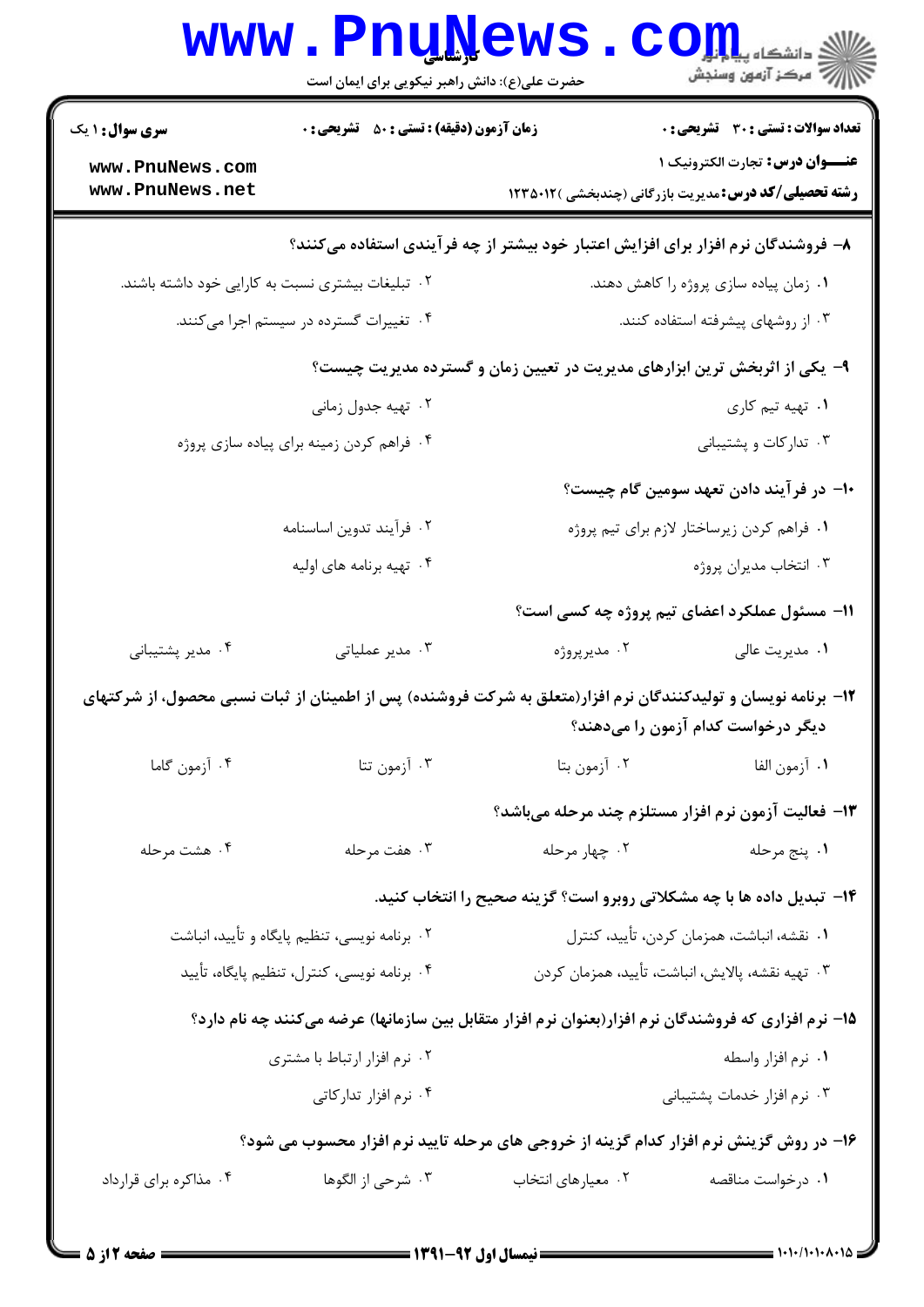|                                                                   | <b>www.PnuNews</b><br>حضرت علی(ع): دانش راهبر نیکویی برای ایمان است                                                                                                                |                                                            | الاد دانشڪاه پيا و <mark>ر</mark> ي <mark>کا</mark><br>الله عرکز آنهون وسنڊش                                                                                                                                                                                                                                                                  |
|-------------------------------------------------------------------|------------------------------------------------------------------------------------------------------------------------------------------------------------------------------------|------------------------------------------------------------|-----------------------------------------------------------------------------------------------------------------------------------------------------------------------------------------------------------------------------------------------------------------------------------------------------------------------------------------------|
| <b>سری سوال : ۱ یک</b><br>www.PnuNews.com<br>www.PnuNews.net      | <b>زمان آزمون (دقیقه) : تستی : 50 ٪ تشریحی : 0</b>                                                                                                                                 |                                                            | <b>تعداد سوالات : تستی : 30 ٪ تشریحی : 0</b><br>عنـــوان درس: تجارت الكترونيك ١<br><b>رشته تحصیلی/کد درس:</b> مدیریت بازرگانی (چندبخشی )۱۲۳۵۰۱۲                                                                                                                                                                                               |
|                                                                   | ۱۷- برای انتخاب مجموعه نرم افزار چند روش عمده وجود دارد و در کدام گزینه بیان شده است؟<br>۰۳ سه روش، نیازهای تفصیلی سازمان، روش مبتنی بر نیازهای اصلی، روش مبتنی بر تأیید نرم افزار | ۰۱ دو روش نیازهای تفصیلی سازمان، روش مبتنی بر نیازهای اصلی | ۰۲ دو روش مبتنی بر نیازهای اصلی، و مبتنی بر نیازهای اصلی                                                                                                                                                                                                                                                                                      |
|                                                                   | ۱۸- بطور کلی برای سازمانی که در سطح متوسط قرار دارد فرآیند سریع گزینش نرم افزار چند هفته طول خواهد کشید؟                                                                           |                                                            | ۰۴ سه روش نیازهای اصلی، نیازهای فرعی، تأیید نیازها                                                                                                                                                                                                                                                                                            |
|                                                                   | ۰۲ بین پنج تا هشت هفته<br>۰۴ بین هشت تا ده هفته<br>۱۹– کدام گزینه نشان دهنده ی کارهایی که تکمیل یا آغاز شده اند و مسئله های روبرو شده در فرآیند انجام کارها، می باشد؟              |                                                            | ۰ <b>۱</b> بین چهار تا پنج هفته<br>۰۳ بین پنج تا هفت هفته                                                                                                                                                                                                                                                                                     |
|                                                                   | ۰۲ گزارش پیشرفت کارها<br>۰۴ سناريوي سازمان                                                                                                                                         |                                                            | ٠١. برنامه اجرائي پروژه<br>۰۳ مدیریت بر گستره ی پروژه                                                                                                                                                                                                                                                                                         |
| ۰۲ گسترده پروژه، سرمایه و برنامه ریزی<br>۰۴ منابع، شخص و تکنولوژی |                                                                                                                                                                                    |                                                            | <b>۲۰</b> - مثلث مصالحه های اصولی پروژه از چه عواملی شکل گرفته است؟<br>۰۱ گسترده پروژه، منابع و زمان<br>۰۳ برنامه ریزی، شخص و زمان                                                                                                                                                                                                            |
|                                                                   |                                                                                                                                                                                    |                                                            | <b>۲۱</b> - موانع پیاده سازی سریع در کدام گزینه ذکر شده است؟<br>٠١ نرم افزار معيوب، مسائل كاركنان، نبودن خدمات پشتيباني<br>۰۲ نبود برنامه ریز، عدم آشنایی کارکنان، عدم تکنولوژی<br>۰۳ عدم رضایت مدیر، ناکافی بودن سرمایه، نبود منابع<br>۰۴ عدم دسترسی به برنامه ریزی، نداشتن کاربر متخصص<br>٢٢- منبع اصلي اطلاعات مربوط به پروژه چه نام دارد؟ |
| ۰۴ مخزن اطلاعات                                                   | ۰۳ بانک اطلاعاتی                                                                                                                                                                   | ۰۲ سیستم اطلاعاتی                                          | ٠١ جعبه سياه<br><b>۲۳</b> - علت اصلی شکست پروژه هایی که سریع پیاده می شوند چیست؟                                                                                                                                                                                                                                                              |
|                                                                   | ۰۲ مسئله های فنی و نا آشنایی تیم پروژه<br>۰۴ نا آشنایی تیم پروژه و عدم رضایت مدیران                                                                                                |                                                            | ۰۱ مسئله های فنی و نرم افزاری<br>۰۳ مسئله های نرم افزاری و عدم رضایت مدیران                                                                                                                                                                                                                                                                   |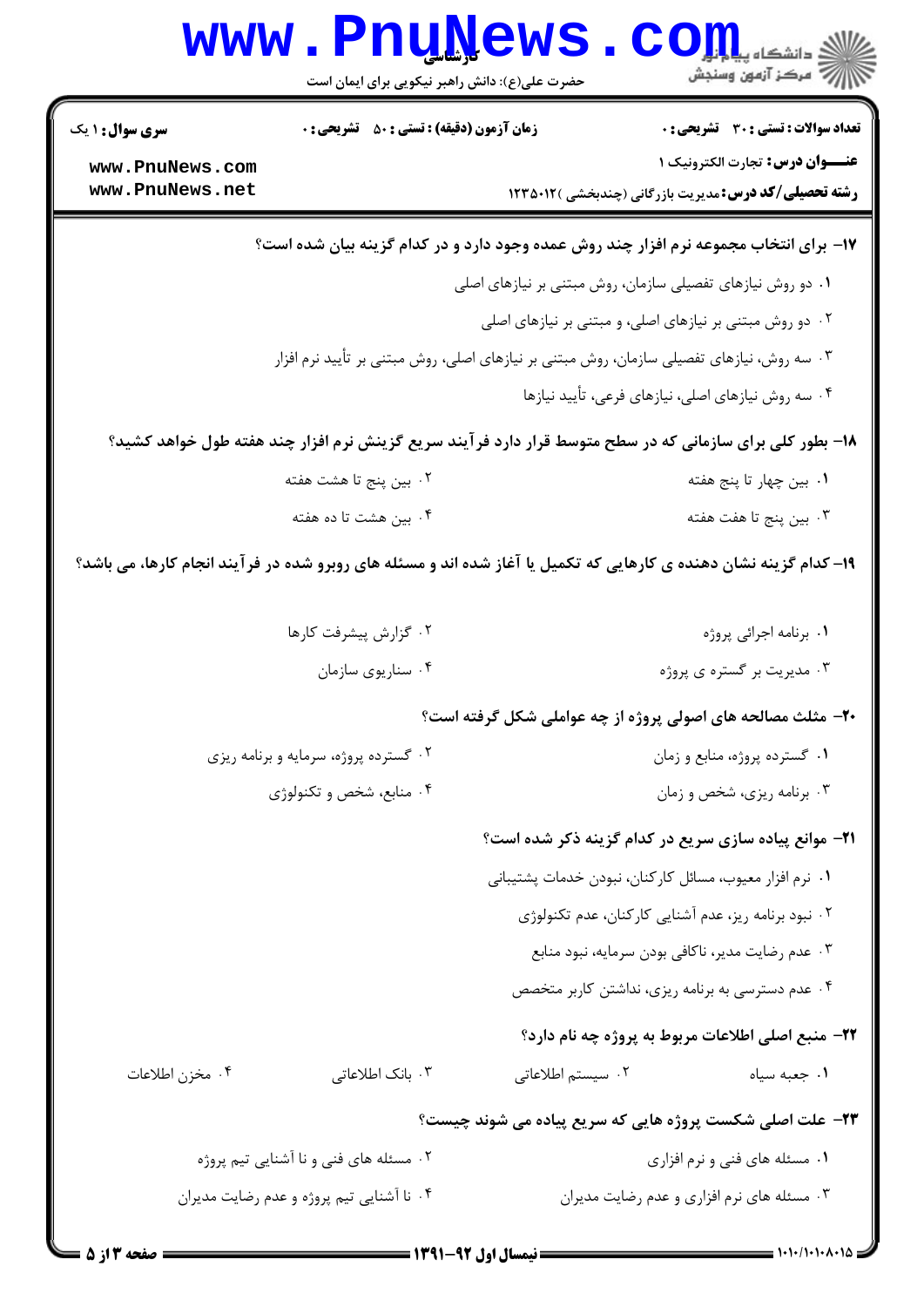| <b>سری سوال :</b> ۱ یک        | <b>زمان آزمون (دقیقه) : تستی : 50 ٪ تشریحی : 0</b> | تعداد سوالات : تستى : 30 - تشريحي : 0                                                                            |
|-------------------------------|----------------------------------------------------|------------------------------------------------------------------------------------------------------------------|
| www.PnuNews.com               |                                                    | <b>عنـــوان درس:</b> تجارت الكترونيك ١                                                                           |
| www.PnuNews.net               |                                                    | <b>رشته تحصیلی/کد درس: م</b> دیریت بازرگانی (چندبخشی )۱۲۳۵۰۱۲                                                    |
|                               |                                                    | ۲۴- چه عواملی در موفقیت پروژه موثر میباشند؟                                                                      |
|                               |                                                    | ٠١ كاركنان باتجربه، و تكنولوژي انعطاف پذير                                                                       |
|                               |                                                    | ۰۲ داشتن تیم با مهارت و تجربه لازم، و انتخاب یک مدیر پروژه اثر بخش                                               |
|                               |                                                    | ۰۳ داشتن تیم بامهارت و تجربه، و کاربران ماهر                                                                     |
|                               |                                                    | ۰۴ داشتن مدیر پروژه اثربخش، و تکنولوژی لازم                                                                      |
|                               |                                                    | ۲۵- وظیفه شکارچی مغزها چیست؟                                                                                     |
| ۰۲ انتصاب مدیر پروژه جهت اجرا |                                                    | ٠١ تامين نيروى انسانى براى پروژەها                                                                               |
|                               | ۰۴ آموزش كاربران پروژهها                           | ٠٣ انتخاب تيم كارى براى پروژهها                                                                                  |
|                               |                                                    | ۲۶- گروه دوم از سه گروه تشکیل دهنده ساختار تیم مجری پروژه چه کسانی هستند؟                                        |
| ۰۲ تیم فنی و مجری عملیات      |                                                    | ۰۱ رهبران                                                                                                        |
|                               | ۰۴ مسئولين آموزش                                   | ۰۳ مسئولين پشتيباني                                                                                              |
|                               |                                                    | <b>۲۷</b> - در پروژه هایی که باید سریع پیاده شود مدیریت چه نقش هایی را باید اجرا کند؟ گزینه صحیح را انتخاب کنید. |
|                               |                                                    | ٠١ آموزش كاركنان، پياده سازى پروژه، ارتباط بين گروه متخصص و كاركنان                                              |
|                               |                                                    | ۰۲ تدوین برنامه، طری ریزی برای اجرای برنامه، آموزش کارکنان                                                       |
|                               |                                                    | ۰۳ رهبری فرآیندها، رهبری فنی، عضویت در کمیته راهبردی، متصدی و یا متولی اجرای پروژه                               |
|                               |                                                    | ۰۴ رهبری تیم کاری، رهبری برنامه ریزی، عدم ریسک پذیری                                                             |
|                               |                                                    | <b>۲۸- از نقش های «رهبرفرآیند» در طرح ریزی مجدد فرآیند کدام است؟</b>                                             |
|                               |                                                    | ٠١ جريان اطلاعات را در پژوژه تسهيل نمايد                                                                         |
|                               |                                                    | ۰۲ نقش این فرد به صورت مدیر نیمه وقت است                                                                         |
|                               |                                                    | ۰۳ در جلسات اعضای هسته اصلی پروژه به عنوان هماهنگ کننده عمل می کند.                                              |
|                               |                                                    | ۰۴ بركل سازمان نظارت دارد.                                                                                       |
|                               |                                                    | ۲۹- از این افراد برای حل مشکلات به عنوان متخصص در مورد کارهای پیچیده یا حل مسائل خاص کمک گرفته می شود:           |
| ۰۴ متخصصین داخلی              | ۰۳ متخصصین خارجی<br>۰۲ گروه غیررسمی                | ۰۱ گروه رسمی                                                                                                     |